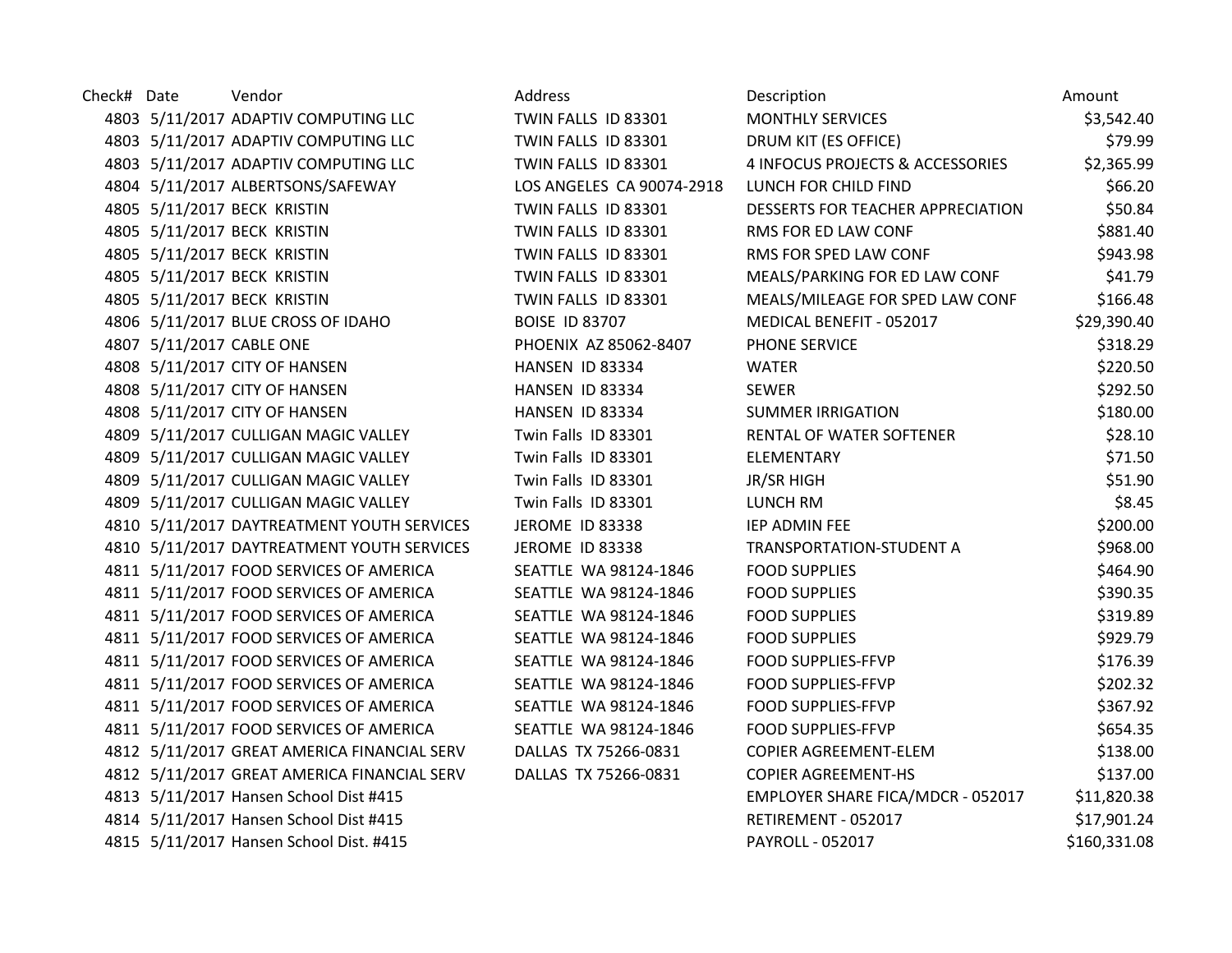| 4816 5/11/2017 HOME DEPOT CREDIT SERV         | LOUISVILLE KY 40290-1030              | <b>SUPPLIES</b>             | \$382.38   |
|-----------------------------------------------|---------------------------------------|-----------------------------|------------|
| 4817 5/11/2017 IDAHO DEPT OF HEALTH & WELFARE | BOISE ID 83720-0036                   | <b>MEDICAID MATCH</b>       | \$3,000.00 |
| 4818 5/11/2017 IDAHO POWER                    | Seattle WA 98124-1966                 | <b>JR/SR HIGH</b>           | \$1,803.46 |
| 4818 5/11/2017 IDAHO POWER                    | Seattle WA 98124-1966                 | ELEMENTARY                  | \$2,223.93 |
| 4818 5/11/2017 IDAHO POWER                    | Seattle WA 98124-1966                 | PRESCHOOL                   | \$46.89    |
| 4818 5/11/2017 IDAHO POWER                    | Seattle WA 98124-1966                 | <b>FOOTBALL FIELD</b>       | \$5.19     |
| 4819 5/11/2017 IDAHO SCHOOL BOARDS ASSOC INC  | BOISE ID 83707-4797                   | <b>BOARD TRAINING</b>       | \$800.00   |
| 4819 5/11/2017 IDAHO SCHOOL BOARDS ASSOC INC  | BOISE ID 83707-4797                   | MILEAGE FOR PRESENTER       | \$13.27    |
| 4820 5/11/2017 IDAHO STATE BILLING SERVICE    | <b>BOISE ID 83709</b>                 | MEDICAID ADMIN FEE          | \$858.31   |
| 4821 5/11/2017 INTEGRATED TECHNOLOGIES        | TWIN FALLS ID 83303-1843              | <b>HS OFFICE</b>            | \$13.50    |
| 4821 5/11/2017 INTEGRATED TECHNOLOGIES        | TWIN FALLS ID 83303-1843              | HS-TEACHERS                 | \$156.60   |
| 4821 5/11/2017 INTEGRATED TECHNOLOGIES        | TWIN FALLS ID 83303-1843              | ELEM-SHARP                  | \$327.01   |
| 4821 5/11/2017 INTEGRATED TECHNOLOGIES        | TWIN FALLS ID 83303-1843              | ELEM-XEROX                  | \$107.31   |
| 4822 5/11/2017 INTERMOUNTAIN GAS              | <b>BOISE ID 83732</b>                 | <b>HIGH SCHOOL</b>          | \$998.20   |
| 4822 5/11/2017 INTERMOUNTAIN GAS              | <b>BOISE ID 83732</b>                 | <b>VOC BLDG</b>             | \$433.61   |
| 4822 5/11/2017 INTERMOUNTAIN GAS              | <b>BOISE ID 83732</b>                 | ELEM                        | \$219.67   |
| 4822 5/11/2017 INTERMOUNTAIN GAS              | <b>BOISE ID 83732</b>                 | PRESCHOOL                   | \$50.99    |
| 4823 5/11/2017 MEADOW GOLD DAIRIES-BOISE      | DENVER CO 80271-0960                  | <b>DAIRY PURCHASES</b>      | \$1,997.71 |
| 4824 5/11/2017 NORCO                          | SALT LAKE CITY UT 84141-3124 SUPPLIES |                             | \$2,590.63 |
| 4825 5/11/2017 PACIFIC STEEL & RECYCLING      | TWIN FALLS ID 83303-1413              | 14"X3" 20' STEEL BAR        | \$122.20   |
| 4825 5/11/2017 PACIFIC STEEL & RECYCLING      | TWIN FALLS ID 83303-1413              | 1/8X3X20 STEEL BAR          | \$83.80    |
| 4825 5/11/2017 PACIFIC STEEL & RECYCLING      | TWIN FALLS ID 83303-1413              | 1/8X4 FLAT                  | \$113.95   |
| 4825 5/11/2017 PACIFIC STEEL & RECYCLING      | TWIN FALLS ID 83303-1413              | $1/4X4$ FLAT                | \$160.60   |
| 4825 5/11/2017 PACIFIC STEEL & RECYCLING      | TWIN FALLS ID 83303-1413              | 1 1/2 SCH 40 PIPE           | \$71.84    |
| 4825 5/11/2017 PACIFIC STEEL & RECYCLING      | TWIN FALLS ID 83303-1413              | 10 GAUGE 4X8 MILD STEEL     | \$328.77   |
| 4825 5/11/2017 PACIFIC STEEL & RECYCLING      | TWIN FALLS ID 83303-1413              | 10 GAUGE 4X8 MILD STEEL     | \$177.58   |
| 4826 5/11/2017 PRIMARY THERAPY SOURCE         | TWIN FALLS ID 83301                   | PHYSICAL THERAPY            | \$1,247.75 |
| 4826 5/11/2017 PRIMARY THERAPY SOURCE         | TWIN FALLS ID 83301                   | <b>OCCUPATIONAL THERAPY</b> | \$1,785.35 |
| 4827 5/11/2017 SKINNER HEIDI                  | TWIN FALLS ID 83301                   | MEALS/PARKING ED LAW CONF   | \$41.00    |
| 4827 5/11/2017 SKINNER HEIDI                  | TWIN FALLS ID 83301                   | AFTER SCHOOL SNACKS         | \$65.02    |
| 4827 5/11/2017 SKINNER HEIDI                  | TWIN FALLS ID 83301                   | AFTER SCHOOL SNACKS         | \$149.66   |
| 4828 5/11/2017 STATE TAX COMMISSION           | BOISE ID 83707-0076                   | LUNCH RM                    | \$5.89     |
| 4829 5/11/2017 STEVE REGAN CO                 | SALT LAKE CITY UT 84130-0676 SUPPLIES |                             | \$44.38    |
| 4830 5/11/2017 TOOLS FOR SCHOOLS              | EMMETT ID 83617                       | <b>FOOD SUPPLIES</b>        | \$2,462.80 |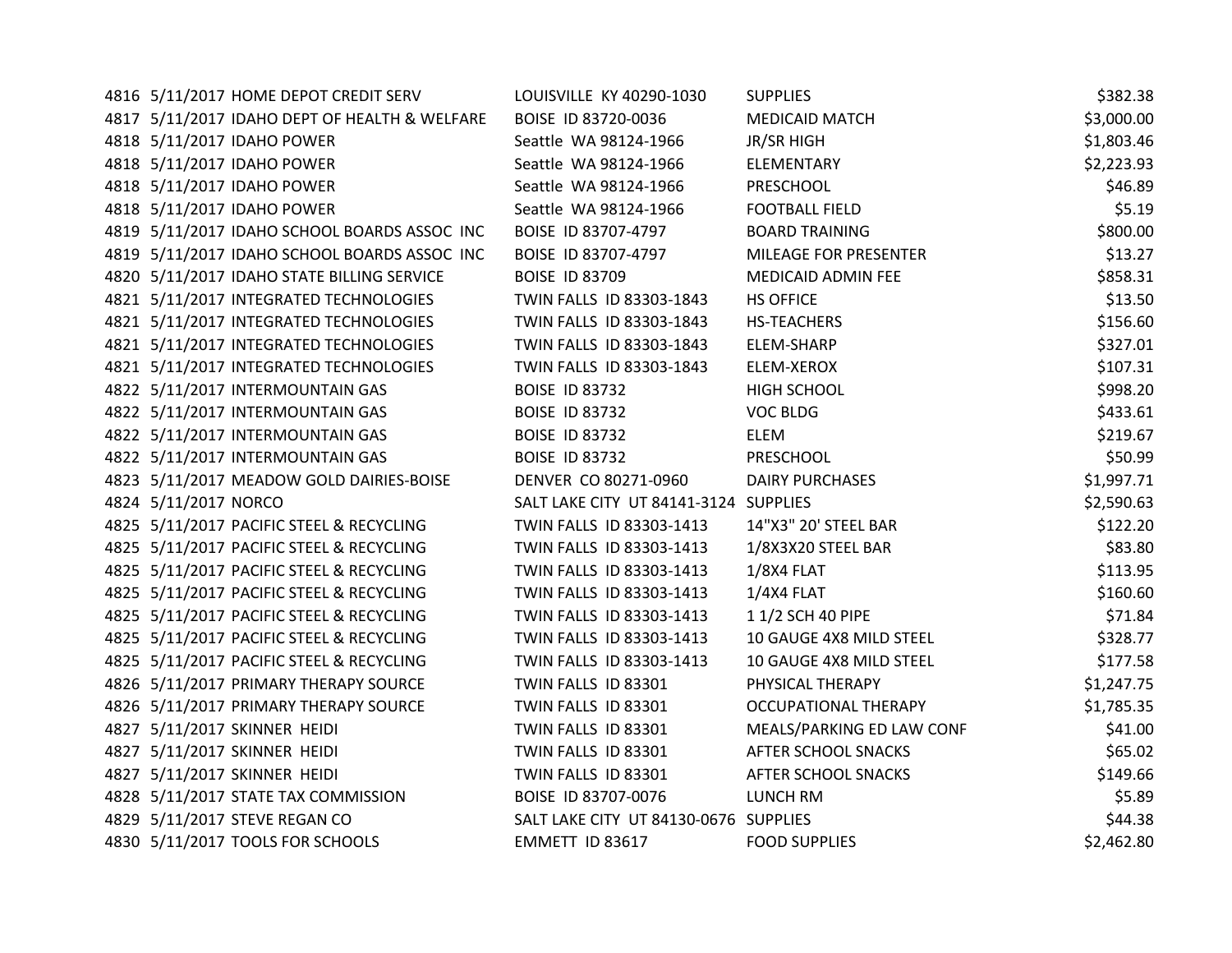| 4831 5/11/2017 VALLEY WIDE COOPERATIVE     | JEROME ID 83338           | <b>BUS FUEL</b>                    | \$871.60   |
|--------------------------------------------|---------------------------|------------------------------------|------------|
| 4831 5/11/2017 VALLEY WIDE COOPERATIVE     | JEROME ID 83338           | <b>GROUNDS</b>                     | \$22.24    |
| 4831 5/11/2017 VALLEY WIDE COOPERATIVE     | JEROME ID 83338           | <b>SCHOOL VEHICLE</b>              | \$22.18    |
| 4831 5/11/2017 VALLEY WIDE COOPERATIVE     | JEROME ID 83338           | <b>BUS FUEL</b>                    | \$557.59   |
| 4831 5/11/2017 VALLEY WIDE COOPERATIVE     | JEROME ID 83338           | <b>GROUNDS</b>                     | \$25.51    |
| 4832 5/11/2017 VERIZON WIRELESS            | DALLAS TX 75266-0108      | <b>IPAD</b>                        | \$30.02    |
| 4833 5/11/2017 WATSON LARRY                | TWIN FALLS ID 83301       | <b>STUDENT EVALUATIONS</b>         | \$450.00   |
| 4834 5/11/2017 WAYMENT BOB                 | HANSEN ID 83334           | <b>ACTIVITY TRIP-DRIVER MEAL</b>   | \$6.50     |
| 4835 5/11/2017 WORDEN VALERIA              | HANSEN ID 83334           | <b>ACTIVITY TRIP DRIVER MEAL</b>   | \$26.00    |
| 4836 5/11/2017 AMERICAN FIDELITY           |                           | PREMIUM FEE FOR DISTRICT           | \$84.00    |
| 4837 5/11/2017 PSI ENVIRONMENTAL           | LOS ANGELES CA 90060-0248 | JR/SR HIGH-2211-1064634-001        | \$165.80   |
| 4837 5/11/2017 PSI ENVIRONMENTAL           | LOS ANGELES CA 90060-0248 | ELEM-2211-1064634-002              | \$69.90    |
| 4838 5/11/2017 BARNES DON                  | TWIN FALLS ID 83301       | <b>ACTIVITY TRIP DRIVER MEAL</b>   | \$6.50     |
| 4839 5/11/2017 SOLOSABAL JOLINDA           | GLENNS FERRY ID 83623     | IETA CONF-PARKING/MEALS            | \$75.30    |
| 4840 5/11/2017 MOORE SMITH BUXTON & TURCKE | <b>BOISE ID 83702</b>     | SPED LAW CONF-R HENDERSON          | \$325.00   |
| 4840 5/11/2017 MOORE SMITH BUXTON & TURCKE | <b>BOISE ID 83702</b>     | SPED LAW CONF-K BECK               | \$325.00   |
| 4840 5/11/2017 MOORE SMITH BUXTON & TURCKE | <b>BOISE ID 83702</b>     | SPED LAW CONF-K KELLY              | \$325.00   |
| 4841 5/11/2017 TEK-HUT                     | TWIN FALLS ID 83301       | <b>INTERNET SERVICE</b>            | \$1,000.00 |
| 4842 5/11/2017 HANSEN SCHOOL DISTRICT      |                           | <b>CHAPERONE FINGERPRINTING</b>    | \$40.00    |
| 4842 5/11/2017 HANSEN SCHOOL DISTRICT      |                           | WELLS FARGO-BOND ADMIN FEES        | \$1,000.00 |
| 4843 5/11/2017 HENDERSON RICHARD           | TWIN FALLS ID 83301       | ** VOID **                         | \$0.00     |
| 4844 5/11/2017 FRANZ FAMILY BAKERIES       | LOS ANGELES CA 90074-2654 | <b>BAKERY GOODS</b>                | \$92.67    |
| 4844 5/11/2017 FRANZ FAMILY BAKERIES       | LOS ANGELES CA 90074-2654 | <b>BAKERY GOODS</b>                | \$43.40    |
| 4844 5/11/2017 FRANZ FAMILY BAKERIES       | LOS ANGELES CA 90074-2654 | <b>BAKERY GOODS</b>                | \$19.50    |
| 4844 5/11/2017 FRANZ FAMILY BAKERIES       | LOS ANGELES CA 90074-2654 | <b>BAKERY GOODS</b>                | \$68.88    |
| 4845 5/11/2017 WOLF CHRISTINA              | <b>BUHL ID 83316</b>      | SLC CONF-MILEAGE/MEALS             | \$82.68    |
| 4845 5/11/2017 WOLF CHRISTINA              | <b>BUHL ID 83316</b>      | PERKINS TRNG-MEALS/MILEAGE         | \$136.42   |
| 4846 5/11/2017 MATHEWS DEBRA               |                           | <b>HAPPY RETIREMENT</b>            | \$200.00   |
| 4847 5/11/2017 ADAMS KATELYN               | TWIN FALLS ID 83301       | MILEAGE/MEALS/PARKING FED PROG CON | \$232.06   |
| 4848 5/11/2017 HAMILTON SHAREE             | KIMBERLY ID 83341         | SUPPLIES FOR MIGRANT PAC MTG       | \$9.80     |
| 4848 5/11/2017 HAMILTON SHAREE             | KIMBERLY ID 83341         | <b>ISAT TESTING SUPPLIES</b>       | \$74.37    |
| 4849 5/11/2017 SMITHS CUSTOMER CHARGES     | PITTSBURGH PA 15264-4481  | AFTERSCHOOL SNACKS & SUPPLIES      | \$293.85   |
| 4849 5/11/2017 SMITHS CUSTOMER CHARGES     | PITTSBURGH PA 15264-4481  | AFTER SCHOOL SNACKS                | \$188.81   |
| 4849 5/11/2017 SMITHS CUSTOMER CHARGES     | PITTSBURGH PA 15264-4481  | <b>AFTER SCHOOL SNACKS</b>         | \$85.44    |